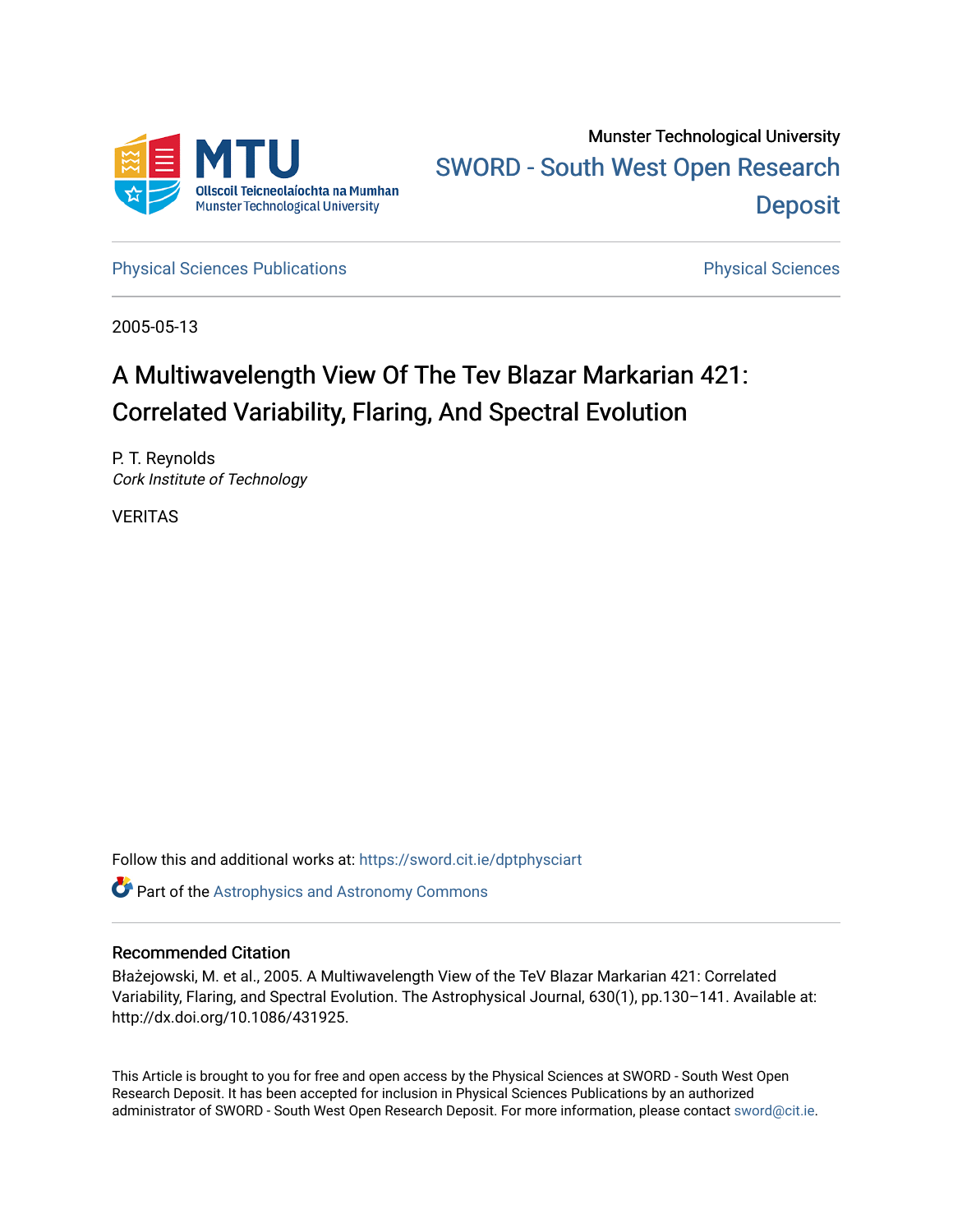# A MULTIWAVELENGTH VIEW OF THE TeV BLAZAR MARKARIAN 421: CORRELATED VARIABILITY, FLARING, AND SPECTRAL EVOLUTION

M. Błażejowski, $^1$  G. Blaylock, $^2$  I. H. Bond, $^3$  S. M. Bradbury, $^3$  J. H. Buckley, $^4$  D. A. Carter-Lewis, $^5$  O. Celik, $^6$  P. Cogan, $^7$ 

W. Cui,<sup>1</sup> M. Daniel,<sup>7</sup> C. Duke,<sup>8</sup> A. Falcone,<sup>1</sup> D. J. Fegan,<sup>7</sup> S. J. Fegan,<sup>6</sup> J. P. Finley,<sup>1</sup> L. Fortson,<sup>9</sup> S. Gammell,<sup>7</sup>

K. GIBBS,  $^{10}$  G. G. Gillanders,  $^{11}$  J. Grube,  $^{3}$  K. Gutierrez,  $^{4}$  J. Hall,  $^{12}$  D. Hanna,  $^{13}$  J. Holder,  $^{3}$  D. Horan,  $^{10}$ 

B. Humensky,  $^{14}$  G. Kenny,  $^{11}$  M. Kertzman,  $^{15}$  D. Kieda,  $^{12}$  J. Kildea,  $^{13}$  J. Knapp,  $^{3}$  K. Kosack,  $^{4}$ 

H. Krawczynski, <sup>4</sup> F. Krennrich, <sup>5</sup> M. Lang, <sup>11</sup> S. LeBohec, <sup>12</sup> E. Linton, <sup>14</sup> J. Lloyd-Evans, <sup>3</sup>

G. MAIER, <sup>3</sup> D. MENDOZA, <sup>1</sup> A. MILOVANOVIC, <sup>3</sup> P. MORIARTY, <sup>16</sup> T. N. NAGAI, <sup>12</sup> R. A. Ong, <sup>6</sup>

B. Power-Mooney,<sup>7</sup> J. Quinn,<sup>7</sup> M. Quinn,<sup>16</sup> K. Ragan,<sup>13</sup> P. T. Reynolds,<sup>17</sup>

P. REBILLOT.<sup>4</sup> H. J. ROSE.<sup>3</sup> M. SCHROEDTER.<sup>5</sup> G. H. SEMBROSKI.<sup>1</sup>

S. P. Swordy,  $^{14}$  A. Syson,  $^3$  L. Valcarel,  $^{13}$  V. V. Vassiliev,  $^{6}$ 

S. P. WAKELY,  $^{14}$  G. WALKER,  $^{12}$  T. C. WEEKES,  $^{10}$ 

R. WHITE. $^3$  and J. Zweerink<sup>6</sup>

(The VERITAS Collaboration)

**AND** 

B. Mochejska,<sup>1</sup> B. Smith,<sup>1</sup> M. Aller,<sup>18</sup> H. Aller,<sup>18</sup> H. Teräsranta,<sup>19</sup> P. Boltwood,<sup>20</sup> A. Sadun,<sup>21</sup> K. Stanek,<sup>22</sup> E. Adams.<sup>22</sup> J. Foster,<sup>22</sup> J. Hartman,<sup>22</sup> K. Lal<sup>22</sup> M. Böttcher,<sup>23</sup> A. Reimer,<sup>24</sup> and I. Jung<sup>4</sup>

Received 2005 March 7; accepted 2005 May 13

# ABSTRACT

We report results from an intensive multiwavelength monitoring campaign on the TeV blazar Mrk 421 over the period of 2003–2004. The source was observed simultaneously at TeV energies with the Whipple 10 m telescope and at X-ray energies with the Rossi X-Ray Timing Explorer (RXTE) during each clear night within the Whipple observing windows. Supporting observations were also frequently carried out at optical and radio wavelengths to provide simultaneous or contemporaneous coverages. The large amount of simultaneous data has allowed us to examine the variability of Mrk 421 in detail, including cross-band correlation and broadband spectral variability, over a wide range of flux. The variabilities are generally correlated between the X-ray and gamma-ray bands, although the correlation appears to be fairly loose. The light curves show the presence of flares with varying amplitudes on a wide range of timescales at both X-ray and TeV energies. Of particular interest is the presence of TeV flares that have no coincident counterparts at longer wavelengths, because the phenomenon seems difficult to understand in the context of the proposed emission models for TeV blazars. We have also found that the TeV flux reached its peak days *before* the X-ray flux did during a giant flare (or outburst) in 2004 (with the peak flux reaching  $\sim$  135 mcrab in X-rays, as seen by the RXTE ASM, and  $\sim$ 3 crab in gamma rays). Such a difference in the development of the flare presents a further challenge to both the leptonic and hadronic emission models. Mrk 421 varied much less at optical and radio wavelengths. Surprisingly, the normalized variability amplitude in the optical seems to be comparable to that in the radio, perhaps suggesting the presence of different populations of emitting electrons in the jet. The spectral energy distribution of Mrk 421 is seen to vary with flux, with the two characteristic peaks moving toward higher energies at higher fluxes. We have failed to fit the measured spectral energy distributions (SEDs) with a one-zone synchrotron self-Compton model; introducing additional zones greatly improves the fits. We have derived constraints on the physical properties of the X-ray/gamma-ray flaring regions from the observed variability (and SED) of the source. The implications of the results are discussed.

Subject headings: BL Lacertae objects: individual (Markarian 421) — galaxies: active — galaxies: jets gamma rays: observations — radiation mechanisms: nonthermal — X-rays: galaxies

<sup>1</sup> Department of Physics, Purdue University, 525 Northwestern Avenue, West Lafayette, IN 47907.

<sup>2</sup> Department of Physics, University of Massachusetts, Amherst, MA 01003.  $\frac{3}{3}$  Department of Physics, University of Leeds, Leeds LS2 9JT, Yorkshire, England, UK.

Department of Physics, Washington University, St. Louis, MO 63130.<br>Department of Physics and Astronomy, Iowa State University, Ames, IA 50011.<br>Department of Physics, University of California, Los Angeles, CA 90095.<br>Physics

cago, IL 60605.<br><sup>10</sup> Fred Lawrence Whipple Observatory, Harvard-Smithsonian Center for Astrophysics, Amado, AZ 85645.

<sup>11</sup> Physics Department, National University of Ireland, Galway, Ireland.  $^{12}$  High Energy Astrophysics Institute, University of Utah, Salt Lake City, UT 84112.

<sup>13</sup> Physics Department, McGill University, Montreal, QC H3A 2T8, Canada.<br><sup>14</sup> Enrico Fermi Institute, University of Chicago, Chicago, IL 60637.<br><sup>15</sup> Physics Department, DePauw University, Greencastle, IN 46135.<br><sup>16</sup> Scho

<sup>17</sup> Department of Applied Physics and Instrumentation, Cork Institute of

Technology, Cork, Ireland. 18 Department of Astronomy, University of Michigan, Ann Arbor, MI 48109. 19 Metsähovi Radio Observatory, Helsinki University of Technology,

Mesähovintie 114, 02540 Kylmälä, Finland.<br><sup>20</sup> Boltwood Observatory, 1655 Main Street, Stittsville, ON K2S 1N6, Canada.<br><sup>21</sup> Department of Physics, University of Colorado at Denver, CO 80217.<br><sup>22</sup> Harvard-Smithsonian Cente

bridge, MA 02138.<br><sup>23</sup> Department of Astronomy, Ohio University, Athens, OH 05701.

<sup>24</sup> Institut für Theoretische Physik, Lehrstuhl IV: Weltraum und Astrophysik, Ruhr-Universität Bochum, D 44780 Bochum, Germany.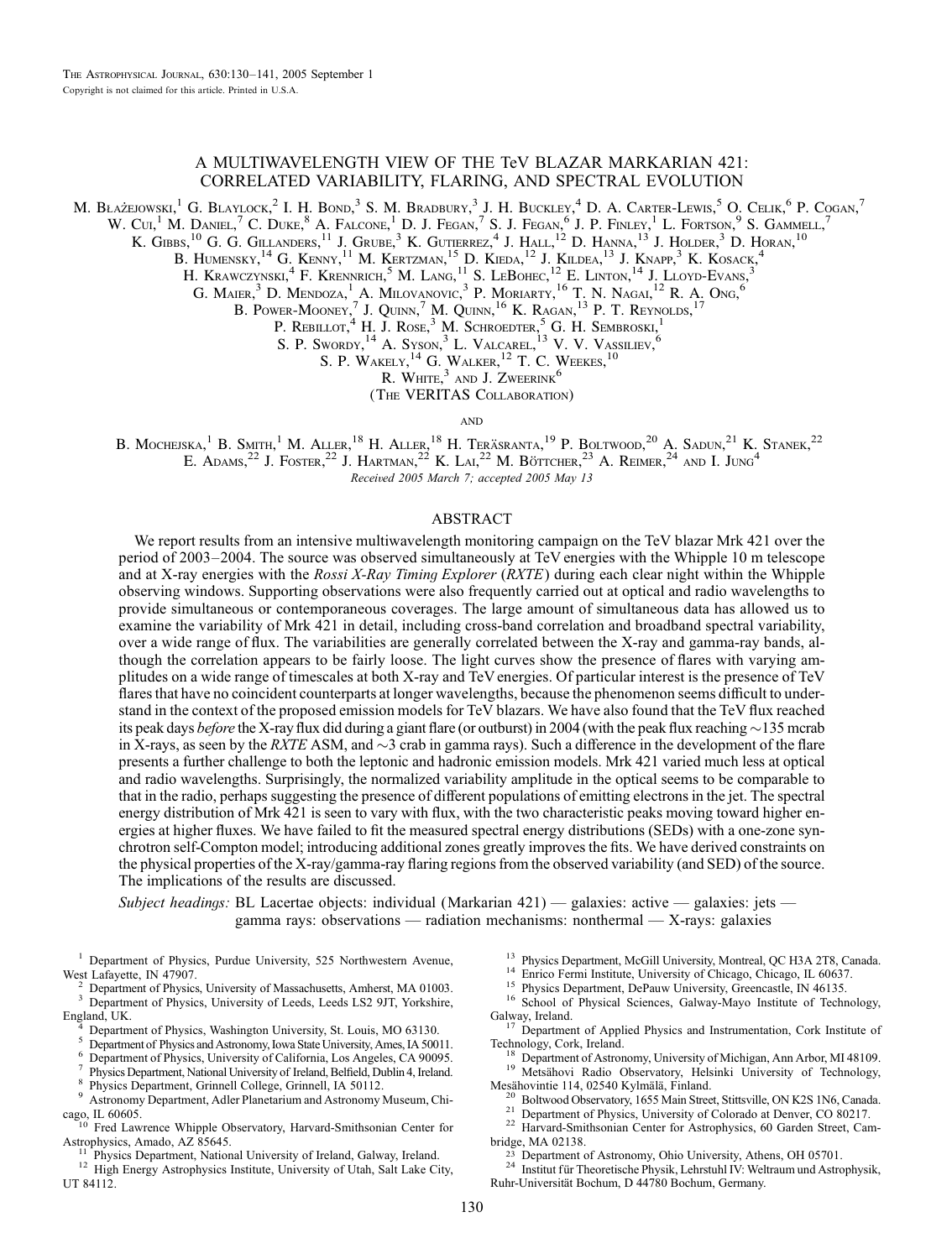# 1. INTRODUCTION

Over the past decade or so, one of the most exciting advances in high-energy astrophysics has been the detection of sources at TeV energies with ground-based gamma-ray facilities (see Weekes [2003] for a recent review). Among the sources detected, blazars are arguably the most intriguing. They represent the only type of active galactic nuclei (AGNs) that has been detected at TeV energies (although a 4  $\sigma$  detection of M87 has been reported; Aharonian et al. 2003). To date, there are a total of six firmly established TeV blazars.

The emission from a blazar is generally thought to be dominated by radiation from a relativistic jet that is directed roughly along the line of sight (for a review, see Urry & Padovani [1995] and references therein). Relativistic beaming is necessary to keep gamma-ray photons from being significantly attenuated by the surrounding radiation field (via photon-photon pair production). The spectral energy distribution (SED) of TeV blazars invariably shows two characteristic peaks in the  $\nu F_{\nu}$  representation, with one located at X-ray energies and the other at TeV energies (Fossati et al. 1998). There seems to be a general correlation between the two SED peaks as the source varies (e.g., Buckley et al. 1996; Catanese et al. 1997; Maraschi et al. 1999; Petry et al. 2000).

A popular class of models associates the X-ray emission from a TeV blazar with synchrotron radiation from highly relativistic electrons in the jet, and the TeVemission with inverse Compton scattering of the synchrotron photons by the electrons themselves (i.e., synchrotron self-Compton [SSC]; Marscher & Gear 1985; Maraschi et al. 1992; Dermer et al. 1992; Sikora et al. 1994; see Böttcher [2002] for a recent review). The SSC models can, therefore, naturally account for the observed X-ray–TeV correlation. Moreover, they have also enjoyed some success in reproducing the measured SEDs. However, the models still face challenges in explaining some of the observed phenomena, such as the presence of ''orphan'' TeV flares (Krawczynski et al. 2004; Cui et al. 2005).

Alternatively, the jet might be energetically dominated by the magnetic field, and it is the synchrotron radiation from highly relativistic protons that might be responsible for the observed TeV gamma rays (Aharonian 2000; Mücke et al. 2003). Other hadronic processes have also been considered, including photomeson production, neutral pion decay, and synchrotron-pair cascading (e.g., Mannheim & Biermann 1992; Mücke et al. 2003), but they are thought to be less important in TeV blazars (Aharonian 2000; Mücke et al. 2003). Another class of hadronic models invokes pp processes, for instance, in the collision between the jet and ambient ''clouds'' (e.g., Dar & Laor 1997; Beall & Bednarek 1999) or inside the (dense) jet (Pohl & Schlickeiser 2000). In this case, the gamma-ray emission is mainly attributed to the decay of neutral pions produced in the pp interactions. In both classes of hadronic models, the emission at X-ray and longer wavelengths is still attributed to the synchrotron radiation from relativistic electrons (and positrons) in the jet, as in the SSC models. Although the hadronic models may also be able to describe the observed SED of TeV blazars and accommodate the X-ray–TeV correlation, they are generally challenged by the most rapid gamma-ray variabilities observed in TeV blazars (Gaidos et al. 1996).

TeV blazars are also known to undergo flaring episodes at both X-ray and TeV energies. The flares have been observed over a wide range of timescales, from months down to less than an hour. The observed X-ray flaring hierarchy seems to imply a scale-invariant physical origin of the flares (Cui 2004; Xue & Cui 2005). Blazar flares are thought to be related to internal shocks in the jet (Rees 1978; Spada et al. 2001), or to the ejection of relativistic plasma into the jet (e.g., Böttcher et al. 1997; Mastichiadis & Kirk 1997). Recently, it has been suggested that the flares could also be associated with magnetic reconnection events in a magnetically dominated jet (Lyutikov 2003) and thus they could be similar to solar flares in this regard. Such a model might offer a natural explanation for the hierarchical flaring phenomenon, again in analogy to solar flares.

To make further progress on distinguishing the emission models proposed for TeV blazars, we believe that a large amount of simultaneous or contemporaneous data is critically needed over a wide range of flux, especially in the crucial X-ray and TeV bands, for quantifying the SED and spectral variability of a source and for allowing investigations of such important issues as variability timescales, cross-band correlation, spectral variability, and spectral hysteresis. Such data are severely lacking at present, despite intense observational efforts over the years. In this paper, we present results from an intensive multiwavelength monitoring campaign on Mrk 421. This source is the first TeV blazar discovered (Punch et al. 1992) and remains one of the few blazars that can be detected at TeV energies nearly all the time with ground-based imaging atmospheric Cherenkov telescopes ( IACTs). Some of the preliminary results have appeared elsewhere (Cui et al. 2005); they are superseded by those presented in this work.

We have assumed the following values for the various cosmological parameters:  $H = 71 \text{ km s}^{-1} \text{ Mpc}^{-1}, \Omega_m = 0.27$ , and  $\Omega_{\Lambda} = 0.73$ . The corresponding luminosity distance of Mrk 421  $(z = 0.031)$  is about 129.8 Mpc.

# 2. OBSERVATIONS AND DATA REDUCTION

# 2.1. Gamma-Ray Observations

From 2003 February to 2004 June, Mrk 421 was observed at TeVenergies with the Whipple 10 m telescope (on Mt. Hopkins, AZ) during each clear night within the dark moon observing periods. The typical exposure time of a nightly observation was 28 minutes, corresponding to one observing run, but more runs were taken on occasion, especially near the end of the campaign (in 2004 April) when the source was seen to undergo an usually large X-ray outburst, as seen by the All-Sky Monitor (ASM) on RXTE. To achieve simultaneous coverages of the source in both the TeV and X-ray bands, we communicated with the RXTE Science Operations Facility to ensure that the Whipple and RXTE observing schedules were matched as closely as possible. A total of 306 runs were collected in good (empirically designated as ''A'' or ''B'') weather, and roughly 80% of them were taken at zenith angles  $\leq 30^\circ$ .

The procedure for reducing and analyzing Whipple data has been standardized over the years (Hillas 1985; Reynolds et al. 1993; Mohanty et al. 1998). A detailed description of the current hardware can be found in Finley et al. (2001). For clarity, we briefly summarize a few key points that are relevant to this work. The success of IACTs lies in the fact that the Cherenkov images of an air shower produced by a gamma-ray primary have different shapes and orientations than those found in an air shower produced by cosmic-ray particles (mostly protons). The images in gamma-ray events are typically more compact and are more aligned to point toward the position of the source than those in cosmic-ray events. In practice, the image shape of an event is characterized by the major and minor axes of the bestfit ellipse to the image. The orientation of the ellipse is characterized by the parameter  $\alpha$ , defined as the angle between the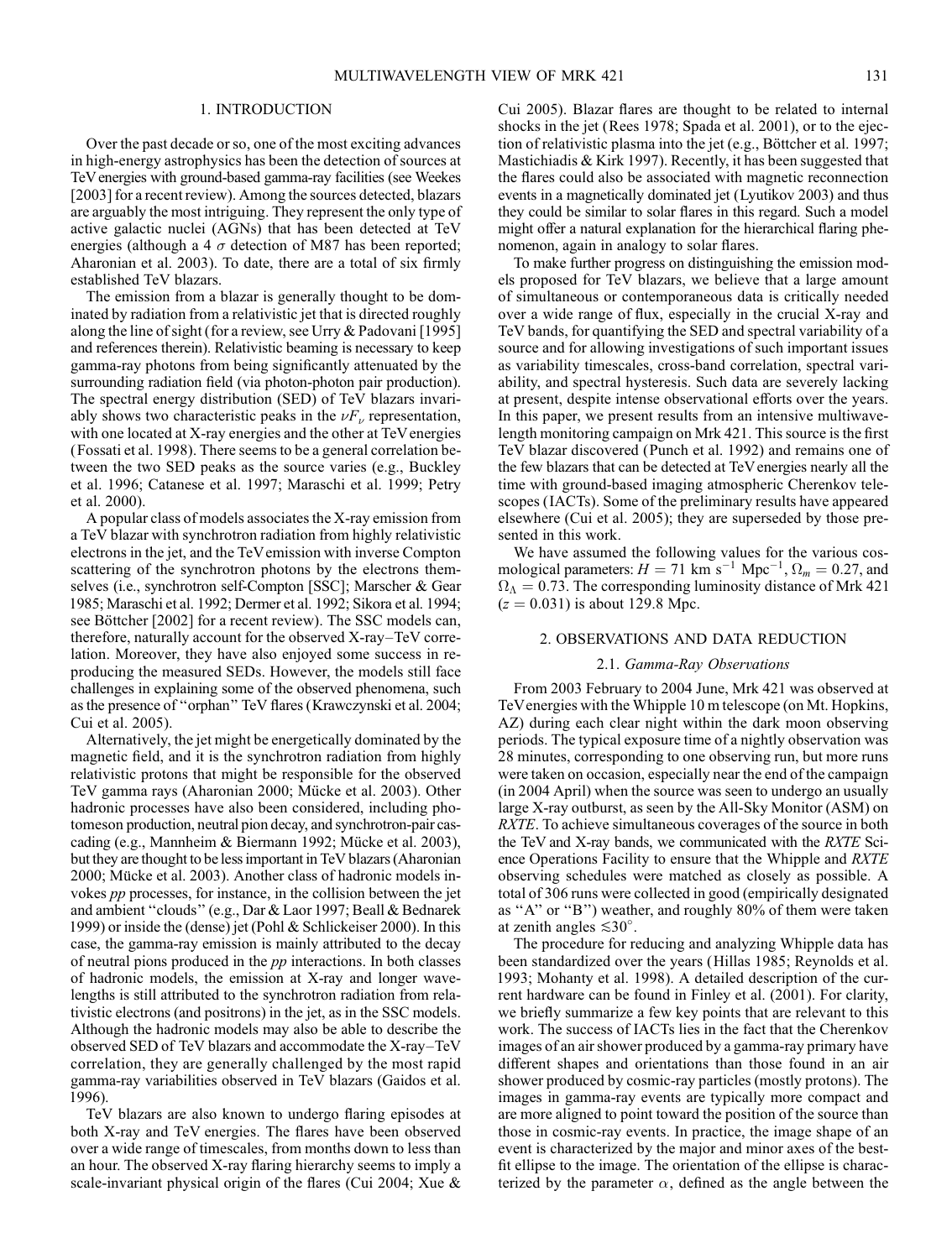major axis and the line connecting the center of the ellipse to the center of the field of view (FOV ). We have developed standard selection criteria based primarily on the image shape and orientation parameters, which remove over 99% of the cosmic-ray events while keeping about half of the gamma-ray events (see, e.g., Falcone et al. [2004] for more details).

The Whipple observations are conducted in one of the two modes: TRACKING and ON/OFF. In the TRACKING mode, the telescope tracks the target across the sky so that the source stays at the center of the FOV throughout the observation. In the ON/OFF mode, on the other hand, the telescope tracks the target only during the ON run; it is then offset by 30 minutes in right ascension during the OFF run, and tracks the field as it covers the same range of zenith and azimuthal angles. The OFF run provides a direct measurement of the background, although the difference in the sky brightness of the fields between the ON and OFF runs must be taken into account by using a technique known as software padding (Reynolds et al 1993). For tracking observations, the background is derived from the  $\alpha$ -histogram of the events that have passed all but the orientation cuts. Since real gamma-ray events from a source should all be concentrated at small  $\alpha$ -values (<15°) for on-axis observations, the background level can be estimated from events with larger  $\alpha$ -values (20° – 65 ), if the ratio of the number of background events in the two ranges of the  $\alpha$ -parameter is known. This ratio is derived from observations of fields in which there is no evidence for a gamma-ray source (see, e.g., Falcone et al. 2004).

Nearly all of the Whipple observations reported in this work were carried out in the TRACKING mode. We followed the standard procedure just described to obtain count rates from individual runs (taken in the good weather) and thus the longterm light curves. To examine variability on short timescales, we sometimes subdivided runs into time intervals shorter than the nominal 28 minutes and constructed light curves with correspondingly smaller time bins. To correct for the effects due to changes in the zenith angle and overall throughput of the telescope, we applied the method developed by LeBohec & Holder (2003) to the data. We should note that for a given season the corrections were made with respect to a (somewhat arbitrarily chosen) reference run taken at a  $30^{\circ}$  zenith angle during a clear night. To correct for changes in the telescope throughput across seasons, we used the measured rates for the Crab Nebula to further calibrate the light curves. For reference, the rate of the Crab Nebula is about 2.40 and 2.93  $\gamma$  minute<sup>-1</sup> for the 2002/2003 and 2003/2004 seasons, respectively.

The spectral analysis was carried out by following method 1 described in Mohanty et al. (1998). The technical aspects and difficulties involved in finding matching pairs for the spectral analysis of tracking observations are explained in detail by Petry et al. (2002) and Daniel et al. (2005). Combined with the fact that the observations were taken only in the TRACKING mode, poor statistics made it extremely challenging to derive a TeV spectrum from observations taken at low fluxes. For those cases, the tolerance for the parameter cuts was tightened to be just 1.5 standard deviations from the average value of the simulations, as opposed to the usual 2 standard deviations, in order to further reduce the cosmic-ray background (Daniel et al. 2005). The tighter cuts still retained  $\sim80\%$  of gamma rays. The downside is that the effective collection area of the telescope is not as independent of energy as can be ideally hoped for (Mohanty et al. 1998).

# 2.2. X-Ray Observations

In coordination with each Whipple observation, we took a snapshot of Mrk 421 at X-ray energies with RXTE (with a typical exposure time of 2–3 ks). We should note, however, that not every X-ray observation was accompanied by a simultaneous Whipple observation (due, e.g., to poor weather) and vice versa (especially near the end of the campaign, when many more Whipple observations were made to monitor the source in an exceptionally bright state; see Fig. 1). For this work, we only used data from the Proportional Counter Array (PCA) instrument on RXTE, which covers a nominal energy range of 2–60 keV. The PCA consists of five nearly identical proportional counter units (PCUs). However, only two of the PCUs, PCU 0 and PCU 2, were in use throughout our campaign, due to operational constraints. PCU 0 has lost its front veto layer, so the data from it are more prone to contamination by events caused by low-energy electrons entering the detector. The problem is particularly relevant to variability studies of relatively weak sources, such as Mrk 421. For this work, therefore, we have chosen PCU 2 as our ''standard'' detector for flux normalization and spectral analysis.

We followed Cui (2004) closely in reducing and analyzing the PCA data. Briefly, the data were reduced with FTOOLS version 5.2. For a given observation, we first filtered data by following the standard procedure for faint sources, $^{25}$  which resulted in a list of good time intervals (GTIs). We then simulated background events for the observation by using the latest background model that is appropriate for faint sources. Using the GTIs, we proceeded to extract a light curve for each PCU separately. We repeated the steps to construct the corresponding background light curves from the simulated events. We then subtracted the background from the total to obtain the light curves of the source. Following a similar procedure, for each observation, we also constructed the X-ray spectrum for each PCU and its associated background spectrum. In this case, however, we only used data from the first xenon layer of each PCU (which is most accurately calibrated), which limits the spectral coverage to roughly 2.5–25 keV. Since few counts were detected at higher energies, the impact of the reduced spectral coverage is very minimal.

# 2.3. Optical Observations

The optical data were obtained with the Fred Lawrence Whipple Observatory (FLWO) 1.2 m telescope (located adjacent to the Whipple 10 m gamma-ray telescope on Mt. Hopkins) and with the 0.4 m telescope at the Boltwood Observatory in Stittsville, Ontario, Canada. We note that we had no optical coverage of the source during the 2002/2003 Whipple observing season.

The FLWO 1.2 m was equipped with a 4Shooter CCD mosaic with four  $2048 \times 2048$  chips. Each chip covers an  $11.4 \times$ 11.'4 FOV. The data were collected during 31 nights, from 2003 December 14 to 2004 February 17. A total of 77 images were obtained in the B band, 69 in the V band, 67 in the R band, and 78 in the I band, with an exposure time of 30 s for each image. The preliminary processing of the CCD frames was performed with the standard routines in the IRAF ccdproc package.<sup>26</sup>

Photometry was extracted using the DAOPHOT/ALLSTAR package (Stetson 1987). The fitting radius for profile photometry was varied with the seeing. The median seeing in our data set was 4.5. A detailed description of the applied procedure is

<sup>&</sup>lt;sup>25</sup> See the online *RXTE* Cook Book, available at http://heasarc.gsfc.nasa.gov/docs/xte/recipes/cook\_book.html.

IRAF is distributed by the National Optical Astronomy Observatories, which are operated by the Association of Universities for Research in Astronomy, Inc., under cooperative agreement with the NSF.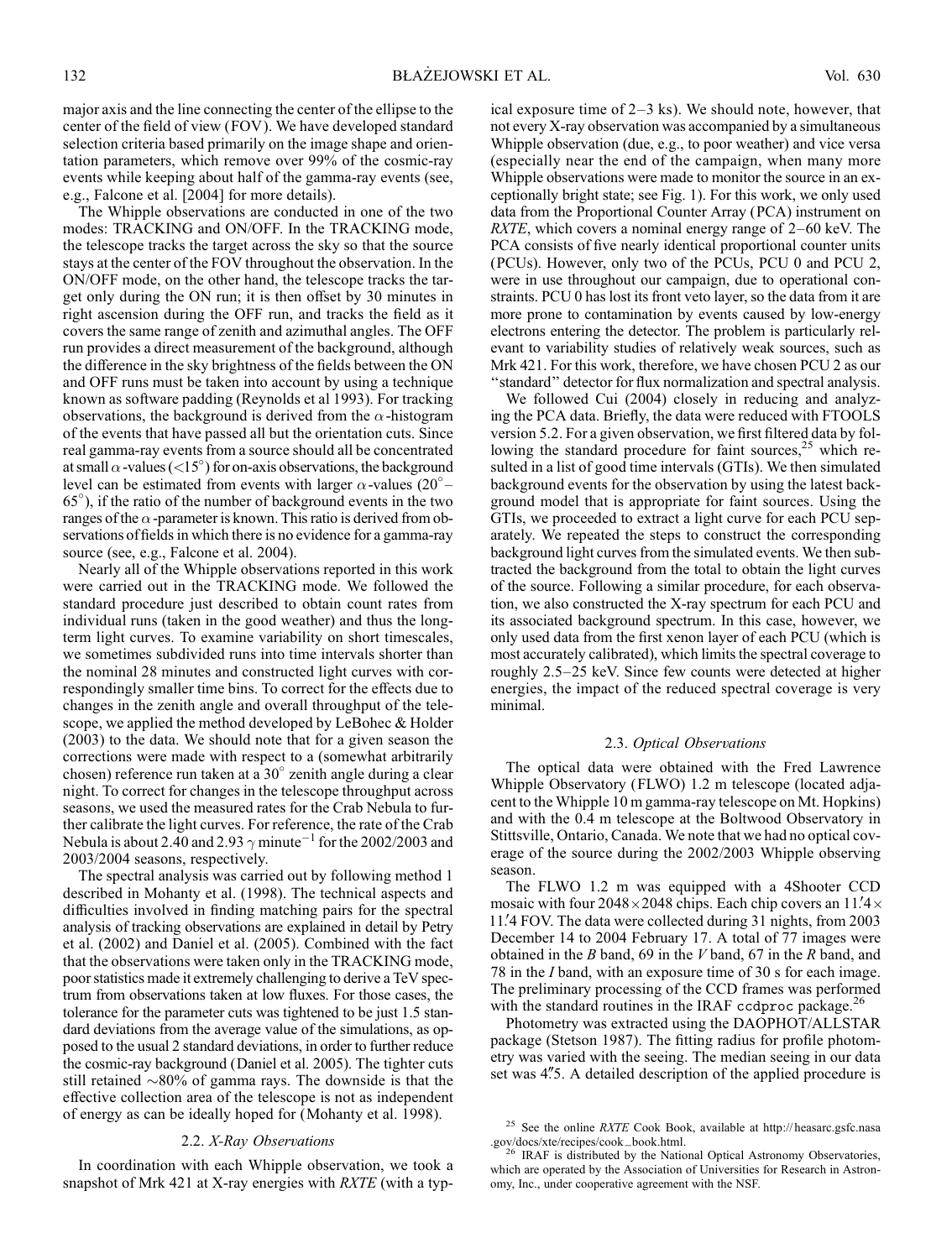

Fig. 1.—Multiwavelength light curves of Mrk 421. For clarity, the light curves are shown separately for the (a) 2002/2003 and (b) 2003/2004 Whipple observing seasons. For the R-band data, the FLWO points are shown as circles, and the Boltwood points as diamonds. Note that the gamma-ray rates have been corrected for zenith-angle changes as well as for relative variations in the throughput of the telescope within each season. Also, the differential Boltwood measurements have been scaled up to match the FLWO fluxes (see text). No optical data are available for the 2002/2003 season; the 22 GHz data are shown instead.

given in  $\S 3.2$  of Mochejska et al. (2002). The derivation of photometry was complicated by the proximity of two very bright stars, HD 95934 ( $V = 6$  mag) and HD 95976 ( $V = 7.5$  mag), at angles of  $2.1$  and  $4'$  from Mrk  $421$ , respectively. These angles correspond to distances of 187 and 356 pixels on the images. The presence of these stars introduces a gradient in the background, approximately in the north-south direction. To estimate the magnitude of this gradient, we examined two  $10 \times 10$  pixel regions located at distances of 30–40 pixels north and south of Mrk 421. These regions were chosen to coincide with the annulus of 18–45 pixels used by ALLSTAR for background determination. The difference in counts between the two regions is at a level of  $1.4\%, 0.7\%, 0.3\%,$  and  $0.2\%$  of the peak value of Mrk 421 with BVRI filters, respectively, on our best seeing images, and of 3.9%, 1.9%, 1.1%, and 0.6% on images with seeing close to the upper 85th percentile. Thus, it varies with the seeing in *BVRI* by 2.5%, 1.2%, 0.8%, and 0.4%, respectively, all very small compared with the variability amplitudes of the source. The transformations of instrumental magnitudes to the standard system were derived from observations of 27 stars in three Landolt (1992) standard fields, collected on 2004 January 19. The systematic errors associated with the calibration are estimated to be 0.02 for  $BVI$  and 0.01 for R.

The Boltwood 0.4 m is equipped with an Apogee AP7p CCD camera that uses a back-illuminated SITE 502A chip. Mrk 421 was observed during the period from 2003 November 8 to 2004 June 11. The data were taken with an uncalibrated Cousins  $R$ filter (designed by Bessell and manufactured by Omega). The photometric measurements are differential (with respect to comparison star 4 in Villata et al. 1998). Aperture photometry was performed with custom software. The aperture used is  $10<sup>′′</sup>$  in

diameter. Data points were obtained from averaging over between four and six 2 minute exposures. The typical statistical error on the relative photometry of each data point is 0.02 in magnitude. The seeing-induced errors or other systematic errors were not taken into account. To cross-check results from the two sets of measurements, we scaled up the Boltwood values (by adding a constant to the measured differential magnitudes) so that they agree, on average, with the FLWO fluxes for the overlapping time period. We found that the observed variation patterns agree quite well between the two data sets. This also implies that any variability caused by systematic effects must be small compared with the intrinsic variability of the source.

#### 2.4. Radio Observations

We observed Mrk 421 frequently with the 26 m telescope at the University of Michigan Radio Astronomy Observatory  $(UMRAO)$  and the 13.7 m Metsähovi radio telescope at the Helsinki University of Technology. The UMRAO telescope is equipped with transistor-based radiometers operating at center frequencies of 4.8, 8.0, and 14.5 GHz; their bandwidths are 560, 760, and 1600 MHz, respectively. All three frequencies utilize rotating, dual-horn polarimeter feed systems, which permit both total flux and linear polarizations to be measured using an ON-OFF observing technique at 4.8 GHz and an ON-ON technique (switching the target source between the two feed horns closely spaced on the sky) at the other two frequencies. The latter technique reduces the contribution of tropospheric interference by an order of magnitude. Observations of Mrk 421 were intermixed with observations of a grid of calibrator sources; 3C 274 is the most frequently used calibrator, except during a period each fall when the sun is within  $15^{\circ}$  of the calibrator. The flux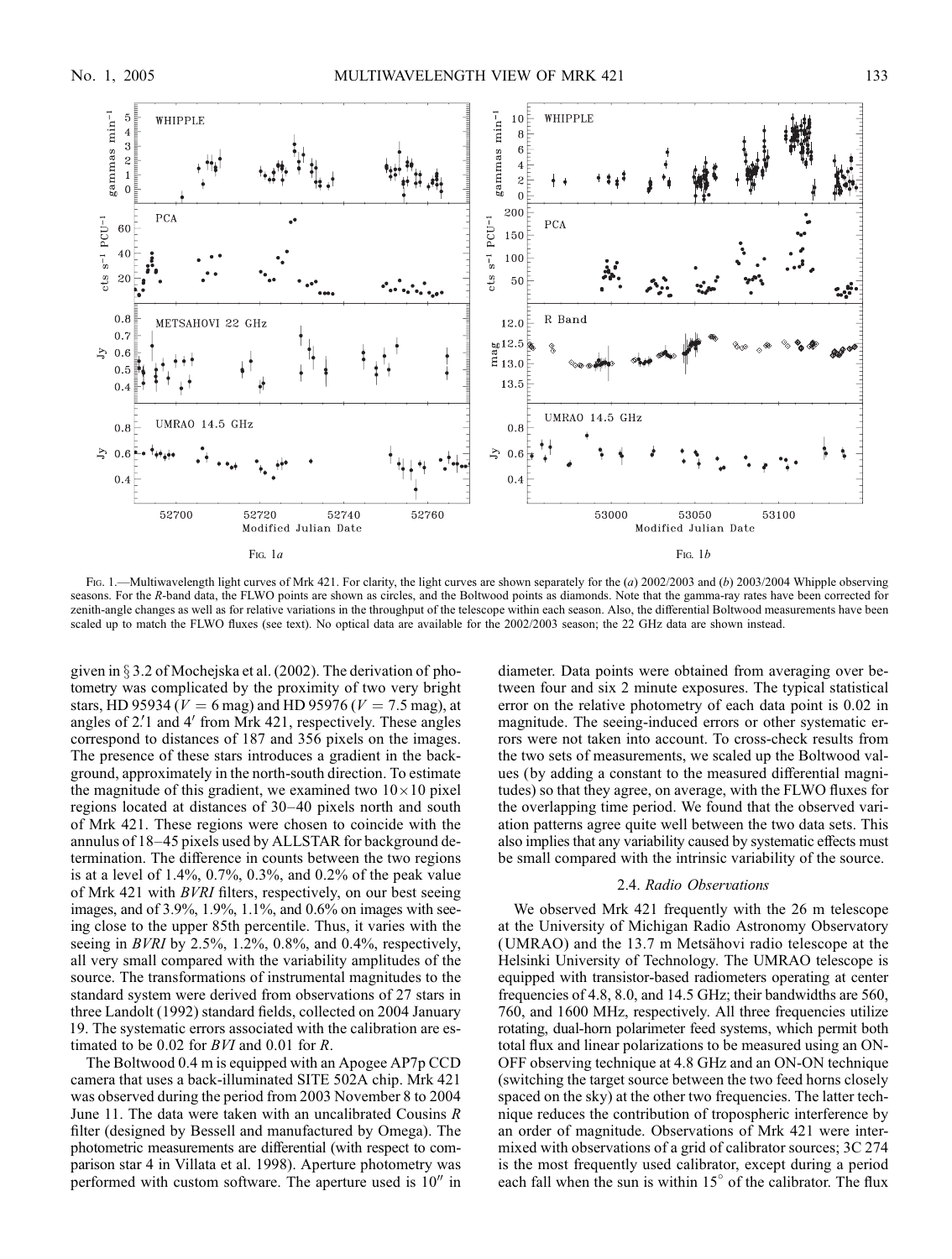scale is set by observations of Cas A (see, e.g., Baars et al. 1977). Details of the calibration and analysis techniques are described in Aller et al. (1985).

The Metsähovi observations were carried out as part of a long-time monitoring program. The observations were made with dual-horn receivers and the ON-ON technique, and they covered the 22 and 37 GHz bands. The flux measurements have been calibrated against DR 21 (with the adopted fluxes 19.0 and 17.9 Jy at 22 and 37 GHz, respectively). The full description of the receiving system can be found in Teräsranta et al. (1998). The data were obtained during the period from 2003 January 1 to 2004 June 28.

# 3. RESULTS

#### 3.1. Light Curves

Figure 1 shows the light curves of Mrk 421 in the representative bands covered by the campaign. The source was relatively quiet during the 2002/2003 season, although it clearly varied at X-ray and TeV energies. The largest TeV flare occurred around MJD 52,728 (=2003 March 30), reaching a peak count rate of nearly 4  $\gamma$  minute<sup>-1</sup> and lasting for about a week. The TeV flare was accompanied by a flare in X-rays, which reached a peak count rate of  $\sim 65$  counts s<sup>-1</sup> PCU<sup>-1</sup> (or about 24 mcrab). There is no apparent time offset between the X-ray and gammaray flares.

Mrk 421 became much more active in the 2003/2004 season, with several major flares observed. In particular, an usually large flare (or outburst) took place near the end of the campaign, with the source reaching peak fluxes of  $\sim$ 135 mcrab in X-rays, as seen by the *RXTE* ASM,<sup>27</sup> and  $\sim$ 3 crab in the TeV band, respectively. An expanded view of this flaring episode is shown in Figure 2. The flare lasted for more than two weeks  $(from < MJD 53,104$  to roughly MJD 53,120), although its exact duration is difficult to quantify due to the presence of a large data gap between MJD 53,093 and 53,104. Interestingly, during this giant flare, the TeVemission appears to reach the peak much sooner than the X-ray emission. Although the X-ray light curve is not as densely sampled as the gamma-ray light curve, the fact that the X-ray measurements were made at the same time as the corresponding gamma-ray measurements (see Fig. 2) makes it quite unlikely that the difference in the rise time between the two bands is caused by some sampling bias.

The light curves also show that Mrk 421 varies much less at optical and radio wavelengths. The variability amplitude in the  $R$  band is less than about 0.9 mag; the variability is even less obvious in the radio bands, due to relatively large measurement errors. There is no apparent correlation between the optical and radio bands or between either the radio or optical bands and the high-energy (X-ray and TeV ) bands. For completeness, Figure 3 shows (FLWO) optical and radio light curves for all of the bands covered. The figure shows highly correlated variability among the optical bands, while the situation is not nearly as clear among the radio bands, due to both large measurement errors and sparse coverages.

# 3.1.1. Energy Dependence of the Source Variability

To quantify the energy dependence of variability amplitudes, we computed the so-called normalized variability amplitude



FIG. 2.—Expanded view of the major flaring episode in 2004 at both gammaray (Whipple) and X-ray (PCA) energies. Note that on average the emission peaks in gamma rays days before it peaks in X-rays.

(NVA) for each spectral band. The NVA is defined as (Edelson et al. 1996)

$$
NVA \equiv (\sigma_{\text{tot}}^2 - \sigma_{\text{err}}^2)^{1/2} / \bar{F},
$$

where  $\overline{F}$  represents the mean count rate or flux,  $\sigma_{tot}$  the standard deviation, and  $\sigma_{\text{err}}$  the mean measurement error in a given spectral band.

To facilitate comparison of the NVAs for different bands, we only used light curves that are relatively well sampled and cover the entire 2003/2004 season (see Fig. 1). Consequently, the results are obtained only for the spectral bands 14.5 GHz, R, X-ray, and gamma-ray. We first rebinned the selected light curves with the same bin size. To examine variabilities on different timescales, two different bin sizes were used: 1 day and 7 days. We then computed the NVAs from the rebinned light curves. The results are shown in Figure 4. The variability of Mrk 421 shows a general increasing trend toward high energies. The source is highly variable in the X-ray and TeV bands, with the NVA reaching up to about 65% (with 1 day binning), but varies much less in the radio and optical bands, with the NVA equal to  $\sim$ 11% and  $\sim$ 16%, respectively, almost independent of the binning schemes used.

There are several caveats in the cross-band comparison. First of all, the density of data sampling is quite different for different bands. For instance, the sampling is more sparse in the 14.5 GHz band than in any of the other bands. However, the undersampling of the radio data would probably only lead to an underestimation of the radio NVA. Secondly, the measurement errors for the optical data are probably underestimated, due to possible systematic effects caused by, e.g., the presence of bright stars in the field. This would result in an overestimation of the optical NVA. Finally, the measured optical flux includes contribution from the host galaxy, which is at a  $\sim$ 15% level (Nilsson et al. 1999). Since it only affects the average flux, not the absolute variability amplitude, the optical NVA should be about 15% higher,

<sup>&</sup>lt;sup>27</sup> Based on data from the MIT archive at http://xte.mit.edu/asmlc/srcs/mkn421 .html#data.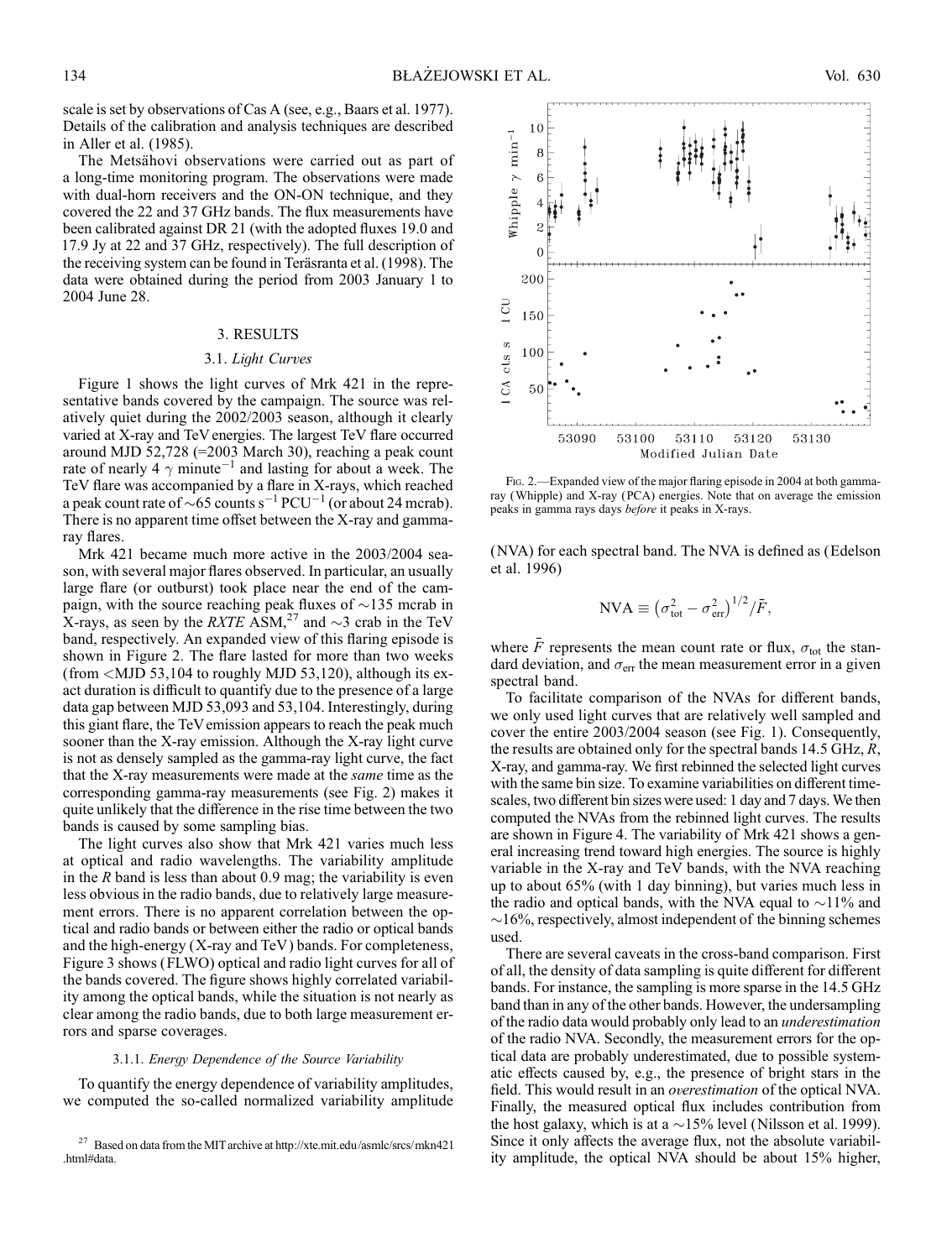

Fig. 3.—Left: Radio light curves of Mrk 421: (a) 4.8 GHz, (b) 8.0 GHz, (c) 14.5 GHz, (d) 22 GHz, and (e) 37 GHz. Right: Optical light curves of Mrk 421: (a) B band, (b) V band, (c) R band, and (d) I band. Note that the Boltwood R-band measurements are not shown here.

which is a small correction. Therefore, the conclusion that the NVA is comparable in the radio and optical bands seems secure.

#### 3.1.2. X-Ray–TeV Correlation

From the light curves (Fig. 1), we can see that the X-ray and TeV variabilities of Mrk 421 are roughly correlated, although they are clearly not always in step. Figure 5 shows the X-ray and gamma-ray count rates for all simultaneous measurements. Although a positive correlation between the rates seems apparent, it is only a loose one. We should note that the dynamical range of the data is quite large  $(\sim 30$  in both energy bands), which is important for studying correlative variability of the source.

To be more rigorous, we computed the Z-transformed discrete correlation function (ZDCF; Alexander 1997) from light curves in the two bands. The ZDCF makes use of Fisher's z-transform of the correlation coefficient (see Alexander [1997] for a detailed description). Its main advantage over the more commonly used DCF (Edelson  $&$  Krolik 1988) is that it is more

efficient in detecting any correlation present. Figure 6 shows the ZDCF (in 1 day bins) derived from the 2002/2003 data set. The ZDCF seems to peak at a negative lag. Fitting the peak (in the narrow range of  $-7$  to  $7$  days) with a Gaussian function, we found its centroid at  $-1.8 \pm 0.4$  days, which is of marginal significance. If real, the result would imply that the X-ray variability leads the gamma-ray variability. Other ZDCF peaks are most likely caused by the Whipple observing pattern, such as the quasiperiodic occurrences of the dark moon periods. Similarly, we computed a ZDCF for the 2003/2004 data set. The results are shown in Figure 7. In this case, the main feature is very broad and significantly skewed toward positive lags. The feature appears to be a composite of multiple peaks, although large error bars preclude a definitive conclusion. A positive ZDCF peak means that the X-ray emission *lags* behind the gamma-ray emission. We checked the results with different binning schemes and found no significant changes.

The detection of X-ray lags in the 2003/2004 data set should not come as a total surprise, because we have already seen (from



Fig. 4.—Normalized variability amplitudes in various spectral bands. The results from light curves with 1 day binning are shown by circles, and those with 7 day binning by diamonds.



FIG. 5.—X-ray and gamma-ray count rates of Mrk 421. The figure shows all pairs of X-ray and gamma-ray data points matched to within 15 minutes. The dashed line shows the best linear fit, to guide the eye. Note the large deviations of many points from the fit.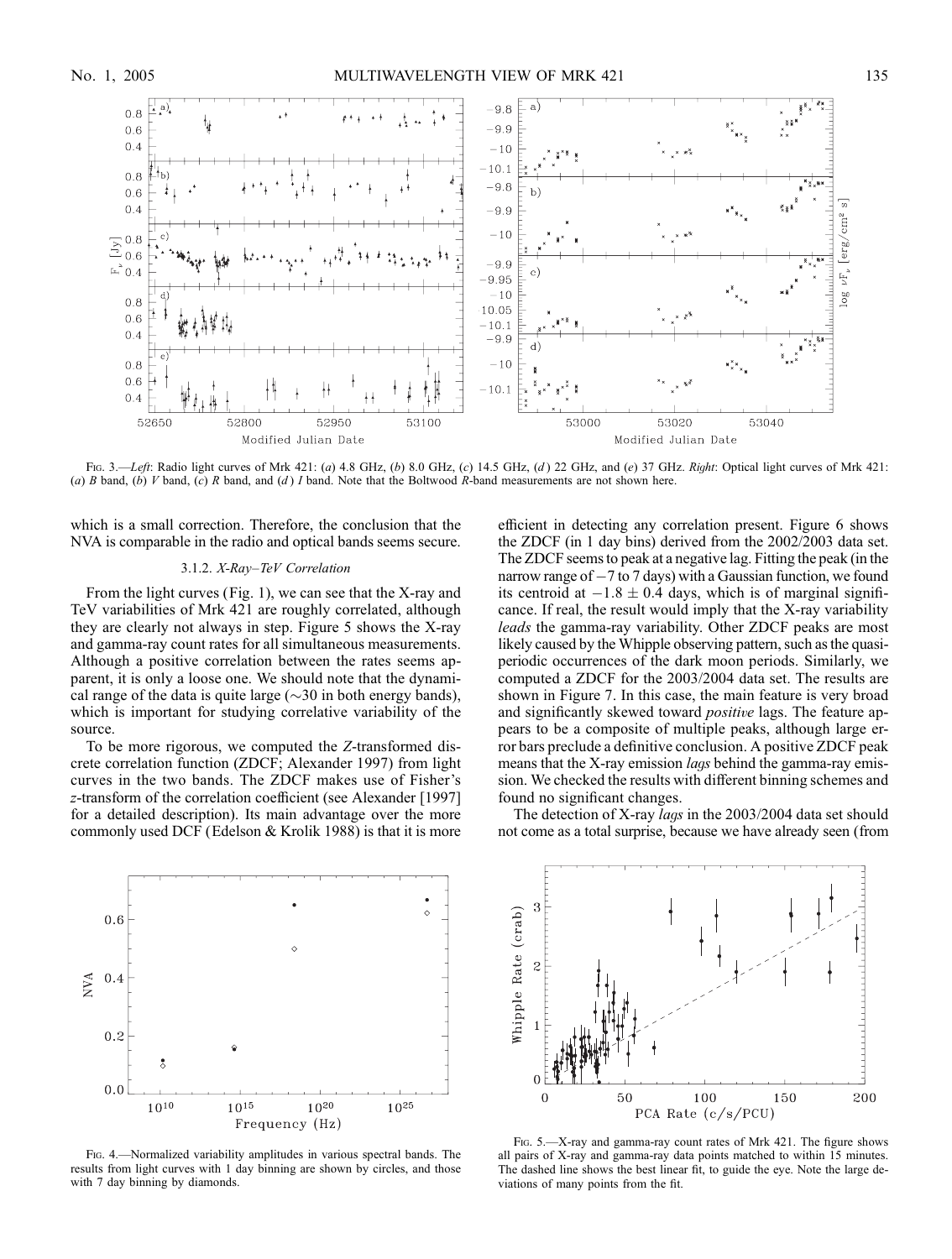

FIG. 6.—Z-transformed discrete correlation function between the X-ray and TeV light curves for the 2002/2003 season.

Fig. 2) that the X-ray flux rose more slowly than the gamma-ray flux during the 2004 giant flare. The difference in the rise times can be the cause of the broad ZDCF peak that is skewed toward positive lags. To check that, we excluded the flare from the X-ray and gamma-ray light curves (by removing all data points after MJD 53,100; see Fig. 1) and computed a new ZDCF. The results are also shown in Figure 7 (bottom panel) for a direct comparison. There is a narrow peak at around  $-1$  day. Fitting it  $(in the range of  $-7$  to  $3$  days) with a Gaussian function yields$ the centroid at  $-1.2 \pm 0.5$  days, which is not inconsistent with the measured value for the 2002/2003 data set, although it is even less significant statistically. The features at around +7 and -15 days (which are also discernible in the overall ZDCF ) are, again, most likely caused by the Whipple observing pattern for



Fig. 7.—Same as in Fig. 6, but for the 2003/2004 season. Two ZDCFs are shown: for the entire season *(top panel)* and for the time period before the giant outburst (or MJD 53,100; see Fig. 1) (bottom panel).



Fig. 8.—Simulated Z-transformed discrete correlation function between lc1 and lc2 (dashed line) and lc1 and lc3 (solid line). See text for the definition of the light curves used (lc's). Note that the ZDCF peaks exactly at the artificial +8 day lag in both cases.

the season. Despite the complications, it is almost certain, by comparing the two ZDCFs, that the X-ray lags in the 2003/2004 data set are indeed associated with the difference between the X-ray and gamma-ray rise times of the giant flare.

To investigate the effects of data gaps (which are present in both the X-ray and gamma-ray data) on ZDCF, we did the following experiment. We created three light curves: the actual X-ray light curve of Mrk 421 in the 2003/2004 season (lc1), an artificial light curve (lc2) made by shifting lc1 by  $+8$  days, and another artificial light curve (lc3) made by modulating lc2 with the Whipple sampling pattern. Figure 8 shows the ZDCFs between lc1 and lc2 and between lc1 and lc3 separately. The artificially introduced 8 day lag is easily recovered in both cases. We also shifted lc1 by different amounts, and the lags are always recovered correctly. Therefore, the coverage gaps associated with the RXTE and Whipple monitoring campaigns do not wash out intrinsic offsets between the X-ray and gamma-ray light curves, although the effects of the data gaps on the shape of the ZDCFs are measurable.

# 3.1.3. X-Ray and TeV Flares

Examining the X-ray and TeV light curves more closely, we noticed that some of the TeV flares have no simultaneous X-ray counterparts (or counterparts at long wavelengths). They are, therefore, similar to the reported ''orphan'' TeV flare in 1ES 1959+650 (Krawczynski et al. 2004). Figure 9 shows an example of the phenomenon. The TeV flare peaks at almost 8  $\gamma$  minute<sup>-1</sup> at around MJD 53,033.4 when the X-ray flux is low. It is interesting to note, however, that the source is clearly variable in X-rays during this time period and that the X-ray flux seems to have peaked about 1.5 days before the TeV flux. Therefore, the TeV flare might not be a true orphan event; it might simply lag behind its X-ray counterpart. Alternatively, it is also possible that the TeV flare is a composite of two subflares, with one being the counterpart of the X-ray flare and the other a true, lagging orphan flare. The sparse sampling of the data prevents us from drawing a definitive conclusion in this regard. We note the remarkable similarities between the TeV flare shown in Figure 9 and the reported ''orphan'' flare in 1ES 1959+650 (see Fig. 4 in Krawczynski et al. 2004), including similar variation patterns in X-rays.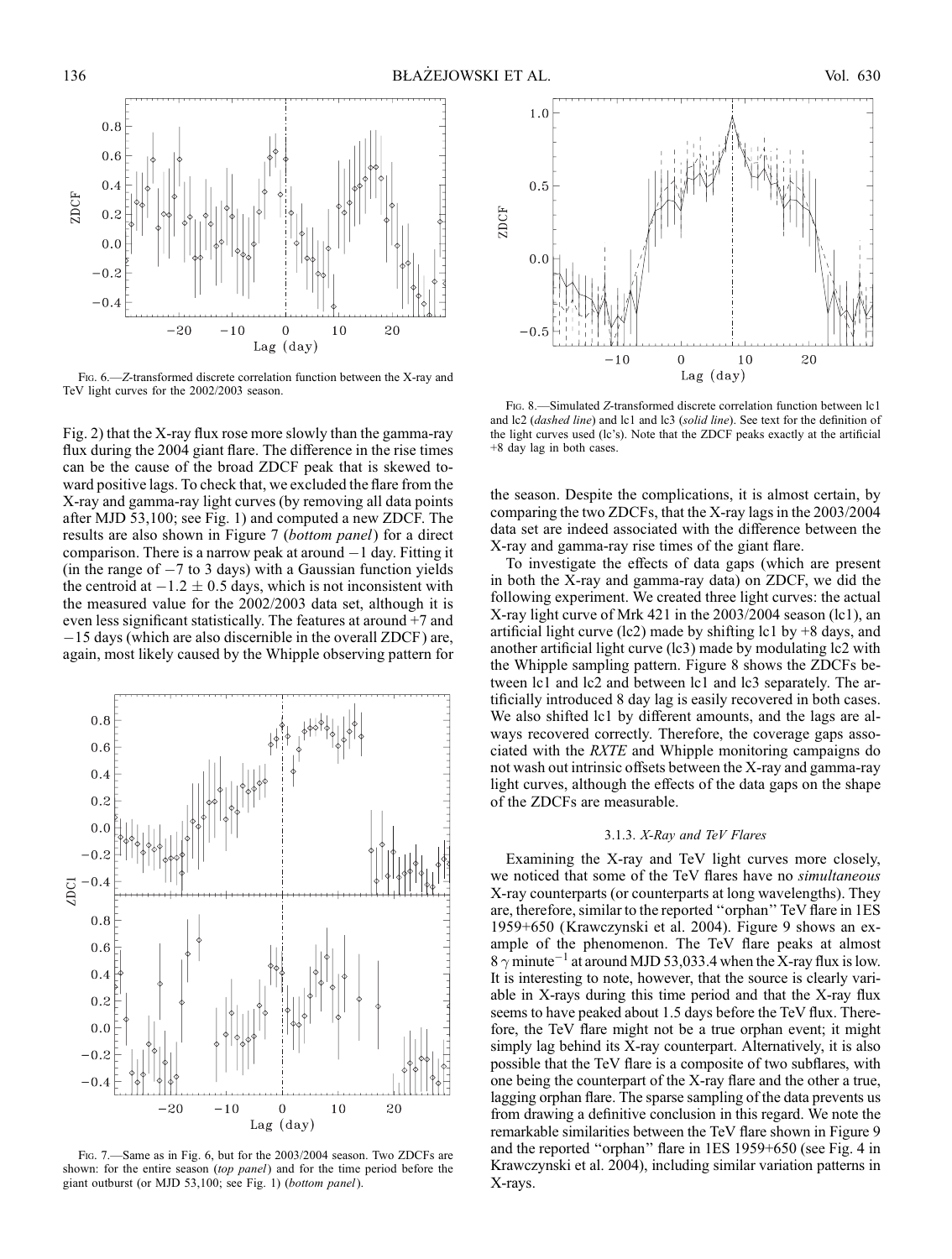

Fig. 9.—TeV flare with no simultaneous X-ray counterpart, showing the Whipple gamma-ray light curve (top panel) and PCA X-ray light curve (bottom panel). Note the presence of significant X-ray variations during the period.

From the X-ray and TeV light curves, we also detected flares on much shorter timescales. Figure 10 shows examples of subhour X-ray flares. The most rapid X-ray flare detected lasted only for  $\sim$ 20 minutes and shows substantial substructures, implying variability on even shorter timescales. Only on one occasion was a subhour X-ray flare detected during a (longer duration) gamma-ray flare. No counterpart is apparent at TeVenergies (see Fig. 10b), although the error bars on gamma-ray measurements are quite large. We note that if a strong rapid TeV flare—such as the one detected by Gaidos et al. (1996)—had occurred, we should have easily detected it, given the improved instrumentation. The rapid X-ray flare shown in Figure 10 is relatively weak, with a peak-to-peak amplitude of only about 5% of the average flux level. The data do not allow any direct comparison on long timescales, due to the short exposure of the X-ray observation.

# 3.2. Spectral Energy Distributions

We first divided the *RXTE* observations into eight groups, based on the X-ray count rate of Mrk 421, with an increment of 20 counts  $s^{-1}$  PCU<sup>-1</sup>. For this work, we focused on three of the groups: low  $(0-20 \text{ counts } s^{-1} \text{ PCU}^{-1})$ , medium  $(40-$ 60 counts s<sup>-1</sup> PCU<sup>-1</sup>), and high (140–160 counts s<sup>-1</sup> PCU<sup>-1</sup>), with the average count rate increasing roughly by a factor of 3 from low to medium and from medium to high. Then, for each observation in a group, we searched for an observation at TeV energies that was made within an hour. Only matched pairs were kept for further analysis. We ended up with a total of 16, 9, and 3 pairs in the low-flux, medium-flux, and high-flux groups, respectively. It turns out that the low-flux group consists of observations taken between 2003 March 8 and May 3, the mediumflux group between 2004 January 27 and March 26, and the highflux group between 2004 April 16 and 20.

For each group, we proceeded to construct a flux-averaged SED at X-ray and TeV energies. The flux-averaged X-ray spectrum can be fitted satisfactorily by a power law with an exponential roll-over (with reduced  $\chi^2 \lesssim 1$ ). We should note that we added a 1% systematic uncertainty to the X-ray data for spectral analysis (which is a common practice) to take into account any residual calibration uncertainty. Also, we fixed the hydrogen column density at  $1.38 \times 10^{20}$  cm<sup>-2</sup> (Dickey & Lockman 1990). The best-fit photon index is about  $2.51^{+0.03}_{-0.05}$ ,  $2.38^{+0.02}_{-0.02}$ , and  $1.99^{+0.02}_{-0.02}$ for the low-, medium-, and high-flux groups, respectively, and the roll-over energy is about  $26\frac{1}{5}$ ,  $32\frac{13}{5}$ , and  $32\frac{12}{5}$  keV, respectively.



Fig. 10.—(*a*) The most rapid X-ray flare detected during the campaign. (*b*) Another rapid X-ray flare coincides with the occurrence of a longer duration TeV flare. The gamma-ray light curve was made with 7 minute bins. Note that neither the rising phase nor the decaying phase of the TeV flare is adequately sampled due to observational constraints.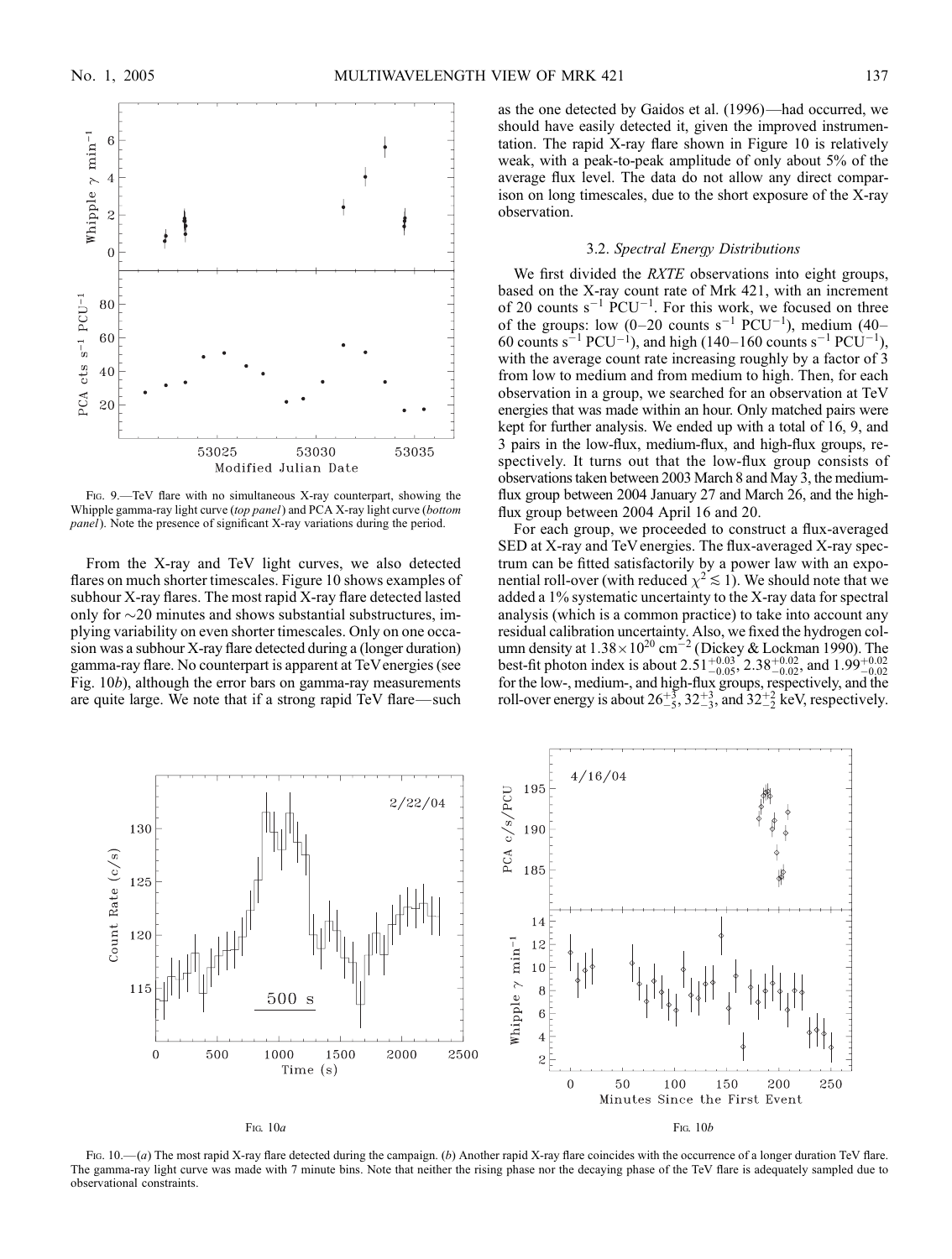

Fig. 11.—Spectral energy distribution of Mrk 421. It was derived from the high-flux data group (see text). The solid line shows the best fit to the data with a one-zone SSC model (see text):  $\delta = 14$ ,  $B = 0.26$  G,  $R = 0.7 \times 10^{16}$  cm,  $w_e =$ 0.086 ergs cm<sup>-3</sup>,  $p_1 = 2.05$ ,  $p_2 = 3.4$ ,  $\log(E_b) = 11.0$ ,  $\log(E_{min}) = 6.5$ , and  $log (E_{\text{max}}) = 11.6$ . All energies (E's) are in units of eV. Note large deviations at both very low and high frequencies.

Therefore, the X-ray spectrum of Mrk 421 hardens toward high fluxes. Using the best-fit model we then derived the X-ray SED for each data group.

For the gamma-ray spectral fits, a bin size of 0.1667 in  $log_{10}(E)$ was adopted for the medium- and high-flux groups, and a wider bin size of 0.4 was adopted for the low-flux group. As shown in Figure 12, the low-flux SED still has very large error bars. The first energy bin corresponds to an energy of  $\sim$ 260 GeV. The gamma-ray spectra can all be satisfactorily fit by a power law, with a photon index of 2.84  $\pm$  0.58, 2.71  $\pm$  0.15, and 2.60  $\pm$ 0:11 for the low-, medium-, and high-flux groups, respectively. The errors bars only include statistical contributions. For the purpose of comparison with some of the published results, we also fitted the spectra with a cutoff power law (see, e.g., Krennrich et al. 2002) but with the cutoff energy fixed at 4.96 TeV. The photon index is 2.73  $\pm$  0.56, 2.40  $\pm$  0.18, and 2.11  $\pm$  0.14 for the low-, medium-, and high-flux groups, respectively. Like the X-ray spectrum, therefore, the TeV spectrum also seems to harden toward high fluxes, although the uncertainty here is quite large.

Finally, we searched for radio and optical observations that fall in one of the groups and computed the average fluxes to complete the SED for the group. Given the fact that Mrk 421 did not vary as significantly at these wavelengths, we believe that the derived SEDs are quite reliable. Figure 12 summarizes the results.

# 3.3. Spectral Modeling

We experimented with using a one-zone SSC model (see Krawczynski et al. [2004] for a detailed description of the code, which we revised to use the adopted cosmological parameters) to fit the measured flux-averaged SEDs. Briefly, the model calculates the SED of a spherical blob of radius  $R$ . The blob moves down the conical jet with a Lorentz factor  $\Gamma$ . The emitting region is filled with relativistic electrons with a broken power-law spectral distribution:  $S_e \propto E^{-p_1}$  for  $E_{\text{min}} < E < E_b$ , and  $S_e \propto$ 



Fig. 12. - Spectral energy distributions of Mrk 421 at different X-ray fluxes: low (triangles), medium (squares), and high (circles). Fits to the SEDs with a multizone SSC model (see text) are also shown, with a long-dashed line for the low-flux group and a solid line for both the medium-flux and high-flux groups. Parameters used: for the low-flux group,  $\delta = 10.0, B = 0.405$  G,  $R =$  $0.7 \times 10^{16}$  cm,  $w_e = 0.13777$  ergs cm<sup>-3</sup>, and the electron spectral distribution ( broken power law):  $p_1 = 2.05$ ,  $p_2 = 3.6$ ,  $\log(E_b) = 10.34$  eV,  $\log(E_{\text{min}}) =$ 6.5, and  $log (E_{\text{max}}) = 11.22$ ; for the medium-flux group:  $\delta = 17.8, B = 0.102$  G,  $R = 1.0 \times 10^{16}$  cm,  $w_e = 0.03192$  ergs cm<sup>-3</sup>,  $p_1 = 2.05$ ,  $p_2 = 3.4$ ,  $\log(E_b) =$ 10.98,  $log(E_{min}) = 6.5$ , and  $log(E_{max}) = 11.55$ ; for the high-flux group, two zones are needed to fit the X-ray and gamma-ray spectra: zone 1,  $\delta = 14$ ,  $B = 0.046$  G,  $R = 0.7 \times 10^{16}$  cm,  $w_e = 0.28$  ergs cm<sup>-3</sup>,  $p_1 = 2.0$ ,  $p_2 = 3.0$ ,  $log (E_b) = 11.5$ ,  $log (E_{min}) = 6.5$ , and  $log (E_{max}) = 12.5$ ; zone 2,  $\delta = 14$ ,  $B = 0.11$  G,  $R = 1.5 \times 10^{16}$  cm,  $w_e = 0.025$  ergs cm<sup>-3</sup>,  $p_1 = 2.0$ ,  $p_2 = 3.0$ ,  $log (E_b) = 11.0$ ,  $log (E_{min}) = 6.5$ , and  $log (E_{max}) = 11.6$ ; plus two additional zones for fitting the radio and optical spectra: radio (dotted line),  $\delta = 14$ ,  $B = 0.003$  G,  $R = 8.0 \times 10^{17}$  cm,  $w_e = 0.000012$  ergs cm<sup>-3</sup>,  $p_1 = 2.05$ ,  $p_2 =$ 3.4,  $\log(E_b) = 11.0$ ,  $\log(E_{\text{min}}) = 6.5$ , and  $\log(E_{\text{max}}) = 11.5$ ; optical (*dashed* line),  $\delta = 15$ ,  $B = 0.055$  G,  $R = 1.6 \times 10^{17}$  cm,  $w_e = 0.00012$  ergs cm<sup>-3</sup> ,  $p_1 = 2.05, p_2 = 3.4, \log(E_b) = 10.0, \log(E_{min}) = 6.5, \text{ and } \log(E_{max}) = 11.0.$ All energies  $(E$ 's) are in units of eV.

 $E^{-p_2}$  for  $E_b \le E < E_{\text{max}}$  (although the code does not evolve the electron spectrum self-consistently). The model accounts for the attenuation of the very high energy  $\gamma$ -rays by the diffuse infrared background (as modeled by MacMinn & Primack 1996).

We first found an initial ''best fit'' to each SED by visual inspections. We then performed a systematic grid search around the best fit that involves the parameters magnetic field  $B$  in the range of 0.045–0.45 G, Doppler factor  $\delta$  in 10–20,  $p_1$  in 1.8– 2.2,  $p_2$  in 2.9–3.7,  $\log E_b$  in 9.9–12.2,  $\log E_{\text{max}}$  in 9.9–12.2, and the normalization  $(w_e)$  of  $S_e$  in 0.00675–0.44325 ergs cm<sup>-3</sup>. Variability constraints (see  $\S$  4) were taken into account in the choice of some of the parameter ranges. All other parameters in the model (e.g.,  $R$ ) were fixed at the nominal values determined by the visual inspections. We found roughly where the global  $\chi^2$  minimum lies, through a coarse-grid search, and then conducted a finer-grid search through much smaller parameter ranges around the minimum to find the best fit. Figure 11 shows the results for the high-flux group. It is apparent that the model severely underestimates the radio and optical fluxes. Large deviations are also apparent at TeVenergies. We should stress that our grid searches are by no means exhaustive. However, the results should be adequate for revealing gross discrepancies between the model and the data.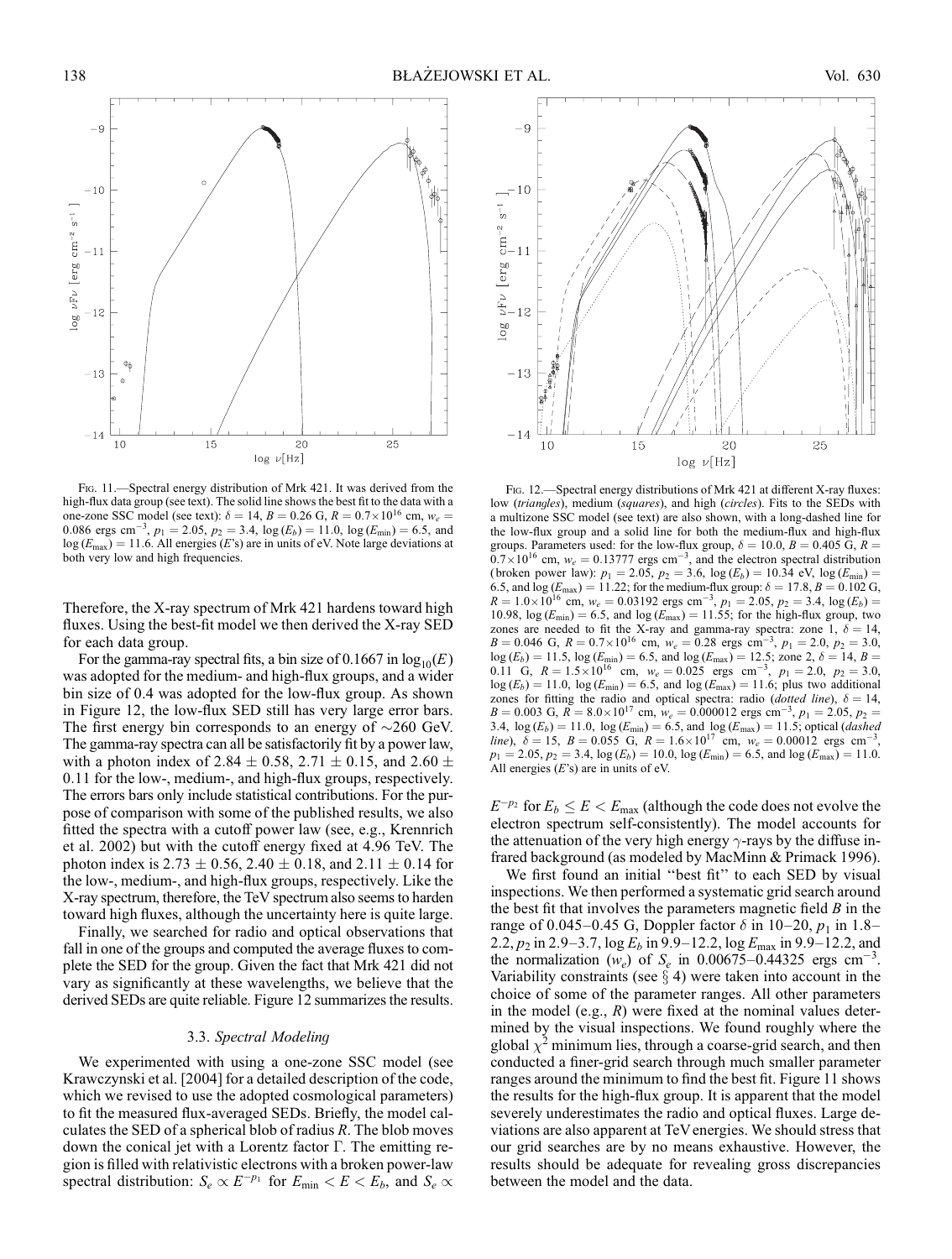To investigate whether the fit could be improved by introducing additional zones (which are assumed to be independent of each other), we introduced a new zone to account for the radio fluxes, and another for the optical fluxes. To be consistent with the observed variability, the additional zones must be placed much farther down the jets. Figure 12 shows fits to the SEDs with such a three-zone SSC model. This ad hoc approach does seem to yield a reasonable fit to the data. In such a scenario, the observed variability at X-ray and TeV energies would be associated with zones close to the central black hole, while radio and optical emission are expected to vary on longer timescales farther down the jet.

# 4. DISCUSSION

#### 4.1. X-Ray–TeV Correlation

The success of the standard SSC model lies partly in the fact that it provides a natural explanation for the correlation between the X-ray and gamma-ray emission. However, we found that the correlation is not as tight as one might naively expect from the SSC model. It seems unlikely that the loose correlation is caused by the choice of spectral bands used in the crosscorrelation analysis, given how broad the PCA and Whipple passing bands are. In fact, both the derived variability amplitudes (Fig. 4) and SEDs (Fig. 12) indicate that the X-ray and gamma-ray photons are likely to have originated from the same population of electrons in the context of the SSC model.

In the standard SSC model, X-ray photons are Comptonupscattered to produce gamma-ray photons, so an X-ray lead is naturally expected. However, the characteristic timescale of the SSC process would be much too short to account for the X-ray lead of  $1-2$  days (see Fig. 6), although we cannot be sure about whether the lead is actually real, due to large uncertainties and possible systematic effects. What is certain is that the SSC model cannot explain the difference between the X-ray and gamma-ray rise times of the 2004 giant flare. It is conceivable that the flaring episode could have started with an orphan TeV flare and been followed by a pair of simultaneous X-ray and TeV flares. If this is the case, it would be opposite to the theoretical scenario recently put forth by Böttcher (2005). In the hadronic models, both X-ray lag and lead could, in principle, occur, even at the same time, depending on the relative roles of the primary and secondary electrons. However, it would also seem challenging for these models to account for the different X-ray and gammaray rise times of the 2004 giant flare or to quantitatively explain the long X-ray lead (of  $1-2$  days) if it is real.

#### 4.2. Variability Constraints

Combined with the measured SED, rapid X-ray flares pose severe constraints on some of the physical properties of the flaring region, in a relatively model-independent manner, because the X-ray emission from Mrk 421 is almost certainly of synchrotron origin. The most rapid X-ray flare detected during our campaign has a duration of about 20 minutes and reaches a peak amplitude of  $\sim$ 15% of the (local) nonflaring flux level (see Fig. 10). Therefore, the size of the flaring region must satisfy  $l' \lesssim ct_{\text{flare}} \delta/(1 + z) = 3.6 \times 10^{14} \delta_1 \text{ cm}$ , where  $t_{\text{flare}}$  is the duration of the flare (=1200 s),  $\delta$  is the Doppler factor of the jet ( $\delta$  =  $10\delta_1$ , and z is the redshift of Mrk 421 ( $z = 0.031$ ). Here and in the remainder of the paper, we use the primed symbols to denote quantities in the comoving frame of the jet, and unprimed ones for corresponding quantities in the frame of the observer. It is interesting to note that the derived upper limit is already com-

parable to the radius of the last stable orbit around the  $2 \times$  $10^8$   $M_{\odot}$  black hole in Mrk 421 (Barth et al. 2003) for  $\delta \sim 10$ . Since the peak flux of the flare is a significant fraction of the steady state flux, the size of the flaring region is probably comparable to the lateral extent of the jet (to within an order of magnitude). If the jet originates from accretion flows, as is often thought to be the case, the result would also represent an upper limit on the inner boundary of the flows.

The decaying time of the most rapid X-ray flare (about 600 s) sets a firm upper limit on the synchrotron cooling time of the emitting electrons. The cooling time is given by (Rybicki  $\&$ Lightman 1979)  $\tau'_{syn} \approx 6\pi m_e c/\sigma_T \gamma'_b B'^2$ , where  $m_e$  is the electron rest mass,  $\sigma_T$  is the Thomson cross section, B' is the strength of the magnetic field in the region, and  $\gamma'_b$  is the characteristic Lorentz factor of those electrons that contribute to the bulk of the observed X-ray emission. By requiring  $\tau'_{syn} < t_d \delta$ , where  $t_d$ is the measured decaying time of the flare ( $\approx$ 600 s), we derived a lower limit on B',  $B' > 1.1 \delta_1^{-1/2} \gamma_{b,5}^{\prime -1/2}$  G, where  $\gamma_{b}' = 10^5 \gamma_{b,5}'$ . From modeling the SEDs, we found  $2 \times 10^5 \le \gamma_b' \le 4 \times 10^5$ . It should be noted that the limits derived are only appropriate for the region that produced the 20 minute X-ray flare and that not all flares are necessarily associated with the same region. In our attempt to model the SEDs  $(\S 3.2)$ , we only require that the model parameters be consistent with variability timescales of hours. Results from more sophisticated modeling will be presented elsewhere.

Further constraints can be derived from the detected TeV flares. The fact that we detect TeV photons from Mrk 421 requires that the opacity due to  $\gamma \gamma \rightarrow e^+e^-$  must be sufficiently small near the TeVemitting region(s). This requirement leads to (Dondi & Ghisellini 1995)

$$
\delta \geq \!\left[\!\frac{\sigma_{\rm T} d_L^2}{5\hbar c^2}\frac{F(\nu_t)}{t_{\rm var}}\!\right]^{1/(4+2\alpha)},
$$

where  $d_L$  is the luminosity distance,  $t_{var}$  is the TeV flux doubling time,  $\alpha$  and  $F(\nu_t)$  are the local spectral index and the energy flux, respectively, at the target photon frequency, at which the pair production cross section peaks,

$$
\nu \nu_t \sim \left(\frac{m_e c^2}{h}\frac{\delta}{1+z}\right)^2,
$$

where  $\nu$  is the frequency of the gamma-ray photon. For  $h\nu \sim 1$  TeV, we have  $\nu_t \sim 6 \times 10^{15}$  Hz. From the high-flux SED (Fig. 12), we found  $\alpha \sim 0.5$  and  $\nu_t F_{\nu_t} \sim 1 \times 10^{-10}$  ergs cm<sup>2</sup> s<sup>-1</sup>. Given  $d_L = 129.8$  Mpc and  $t_{\text{var}} \simeq 1$  hr (see Fig. 10), we derived a lower limit on the Doppler factor,  $\delta \gtrsim 10$ .

# 4.3. "Orphan" TeV Flares

Since TeV emission is the consequence of inverse Compton scattering of (synchrotron) X-ray photons by the electrons themselves in the standard SSC model, a flare at TeV energies must be *preceded* by an accompanying flare at X-ray energies. While the model might still be able to accommodate the presence of ''orphan'' X-ray flares, the presence of orphan TeV flares seems problematic. On the other hand, the orphan TeV flares in Mrk 421 (as shown Fig. 9) and in 1ES 1959+650 (Krawczynski et al. 2004) might not be orphan events after all. In both cases, the gamma-ray flares seem to be preceded by X-ray flares, which could be attributed to the SSC process, although the X-ray lead (of 1–2 days) seems too long. Alternatively, it might be possible to attribute the X-ray lead to some sort of feedback between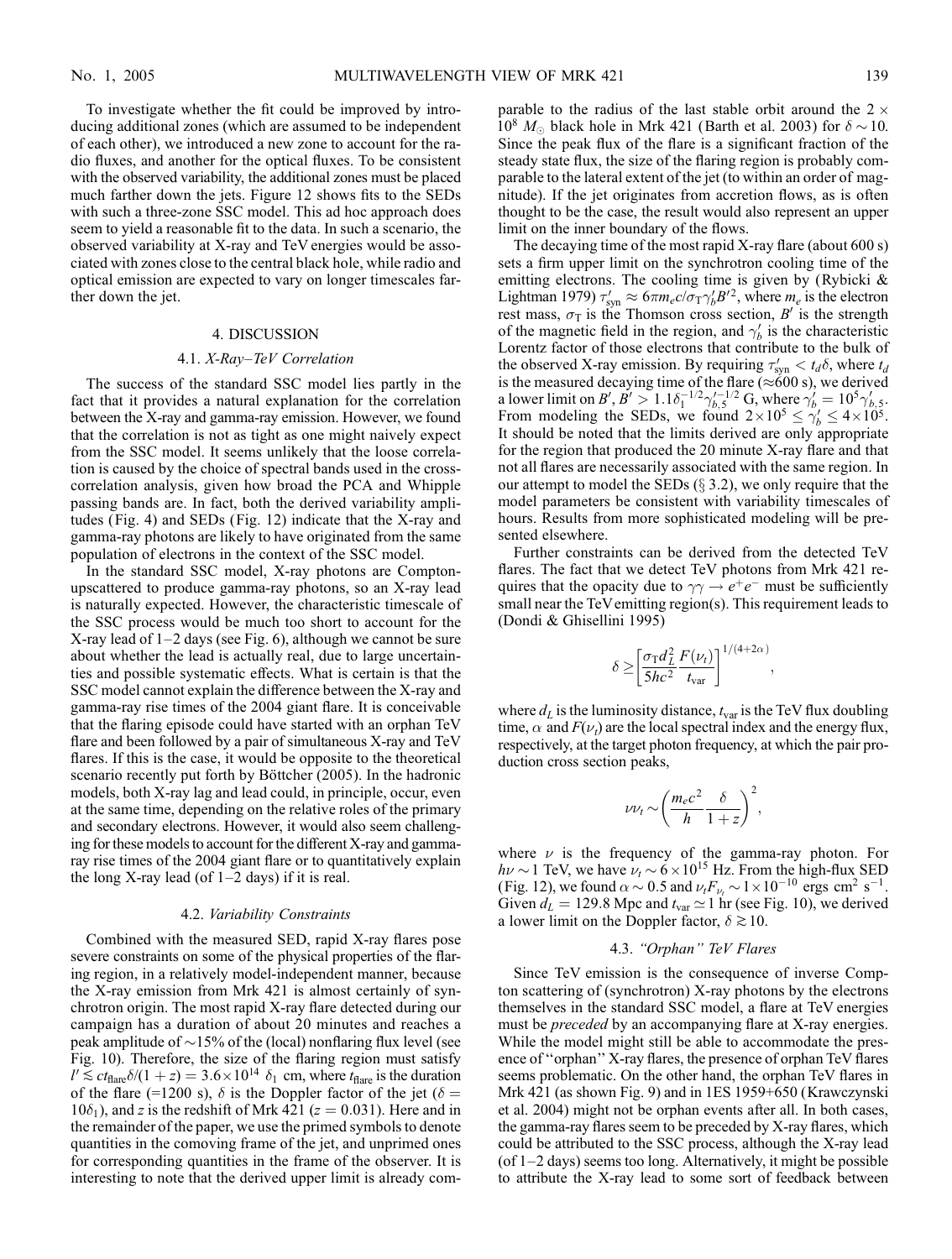different emission regions in the jet (i.e., an orphan X-ray flare in one region triggers an orphan TeV in another).

Genuine orphan TeV flaring would not be easy to understand in the hadronic models either, despite looser coupling between the X-ray and TeV emission, unless the injected  $e/p$  ratio changes significantly from flare to flare. Any change in the proton population will likely be accompanied by a change in the electron (primary or secondary) population, so TeV and X-ray flares should both occur as a result. Interestingly, orphan TeV flares may be understood in a hybrid scenario in which protons are present in the jet in substantial quantities but are not necessarily dominant compared to the lepton component (Böttcher 2005). In this case, an orphan TeV flare is associated with (and follows) a pair of simultaneous X-ray and TeV flares that originate in the standard SSC process. The synchrotron (X-ray) photons are then reflected off some external cloud and return to the jet (following a substantial delay with respect to the initial flares). The returned photons interact with the protons in the jet to produce pions, and subsequent  $\pi^0$  decay produces TeV photons in the flare. The model was shown to be able to account for the orphan TeV flare observed in 1ES 1959+650 (Böttcher 2005). It might also explain some of the similar flares in Mrk 421, for example, the one shown in Figure 9, if it is a composite of two gamma-ray flares (see discussion in  $\S$  3.1.3).

#### 4.4. Spectral Energy Distribution

The SED of Mrk 421 varies greatly at both X-ray and TeV energies, but only weakly at radio and optical wavelengths. The much reduced variability at long wavelengths is expected for short timescales, because of long synchrotron cooling times of the radio or optical emitting electrons. In other words, there is no reason to expect a tight correlation between the low-energy (radio or optical) emission and the high-energy  $(X-ray \,or\,TeV)$  emission. Of course, the lack of such a correlation could also be due to the fact that the low-energy emission originates in regions farther down the jet. Between the radio and optical bands, we found that the NVAs of the source are comparable (see Fig. 4), which is somewhat surprising because the synchrotron cooling time of the electrons responsible for the optical emission is expected to be much shorter than that of the electrons responsible for the radio emission. On the other hand, this could be evidence for the presence of different populations of electrons that produce the emission in the radio and optical bands. The populations may be located in physically separated regions and may have different spectral energy distributions (e.g.,  $E_{\text{max}}$ ).

We found that both SED peaks move to higher energies as the luminosity of the source increases. Moreover, the X-ray spectrum becomes flatter, which seems to be common among highfrequency-peaked BL Lac objects (e.g., Giommi et al. 1990; Pian et al. 1998; Xue & Cui 2005). Similar spectral hardening has also been seen at TeV energies (Krennrich et al. 2002; Aharonian et al. 2002). In our data set, we have seen some indication of spectral hardening, but we cannot be certain because of the low statistics of the data. The evolution of the SED could be driven by a hardening in the electron energy distribution and/or an increase in the strength of the magnetic field at high luminosities.

#### 5. SUMMARY

In this paper, we have presented a substantial amount of multiwavelength data that have been collected on Mrk 421 as the result of a long-term monitoring campaign. The large dynamical range of the data has allowed us to carry out some detailed investigations on variability timescales, cross-band correlation,

and spectral variability. The main results from this work are summarized as follows:

1. We have shown that the emission from Mrk 421 varied greatly at both X-ray and gamma-ray energies and that the variabilities in the two energy bands are generally correlated. This is consistent with some of the earlier results, but the dynamical range of the data and statistics are much improved here. Equally important is the finding that the correlation is only a fairly loose one (see Figs. 5–7). The emission clearly does not always vary in step between the two bands.

2. We have discovered that the X-ray emission reached the peak days after the TeV emission during the giant flare in 2004 April (see Fig. 1). Such a difference in the rise times for the two energy bands poses a serious challenge to the standard SSC model as well as the hadronic models. Whether it can be accommodated by some hybrid model remains to be seen. In addition, there is tentative evidence that the X-ray variability leads the gamma-ray variability by 1–2 days. If proven real, such a long X-ray lead would also be difficult for either the SSC or hadronic models to explain quantitatively.

3. We have detected X-ray and TeV flares on relatively short timescales. For example, the most rapid X-ray flare detected has the duration of only  $\sim$  20 minutes and a peak amplitude of  $\sim$  15% of the local nonflaring flux level. Although no similarly rapid TeV flares were detected during our campaign, we did observe a TeV flare with a duration of hours. Physical constraints on the flaring regions have been derived from the rapid X-ray and TeV variabilities.

4. We have seen TeV flares in Mrk 421 that are similar to the reported ''orphan'' flare in 1ES 1959+650. Genuinely orphan or not, this presents another serious challenge to the proposed emission models (see  $\S$  4.3). If they are true orphan events, they may be explained by a hybrid model in which both electrons and protons are present in the jet in substantial quantities. On the other hand, if the preceding X-ray flare turns out to be the counterpart, the 1–2 day X-ray lead would challenge the proposed emission models (see  $\S$  3.1.3).

5. We have derived high-quality SEDs of Mrk 421 from simultaneous or nearly simultaneous observations at TeV, X-ray, optical, and radio energies. The X-ray spectrum clearly hardens toward high fluxes; the gamma-ray spectrum also appears to evolve similarly (although we cannot be sure, due to large uncertainties of the data). A one-zone SSC model fails badly to fit the measured fluxes at the radio and optical wavelengths, and, to a lesser extent, also underestimates fluxes at the highest TeV energies. The introduction of additional zones improves the fit significantly.

6. Further evidence for the presence of multiple populations of emitting electrons is provided by the comparable radio and optical NVAs (see Fig. 4 and the discussion in  $\S$  4.4).

We acknowledge the technical assistance of E. Roache and J. Melnick. The VERITAS Collaboration is supported by the US Department of Energy, National Science Foundation (NSF), the Smithsonian Institution, NSERC (Canada), PPARC (UK ), and Science Foundation Ireland. W. Cui and M. Błażejowski also gratefully acknowledge financial support from NASA, and thank Peter Biermann for useful discussions on the subject and comments on the manuscript. UMRAO is supported in part by funds from NSF and from the Department of Astronomy at University of Michigan.